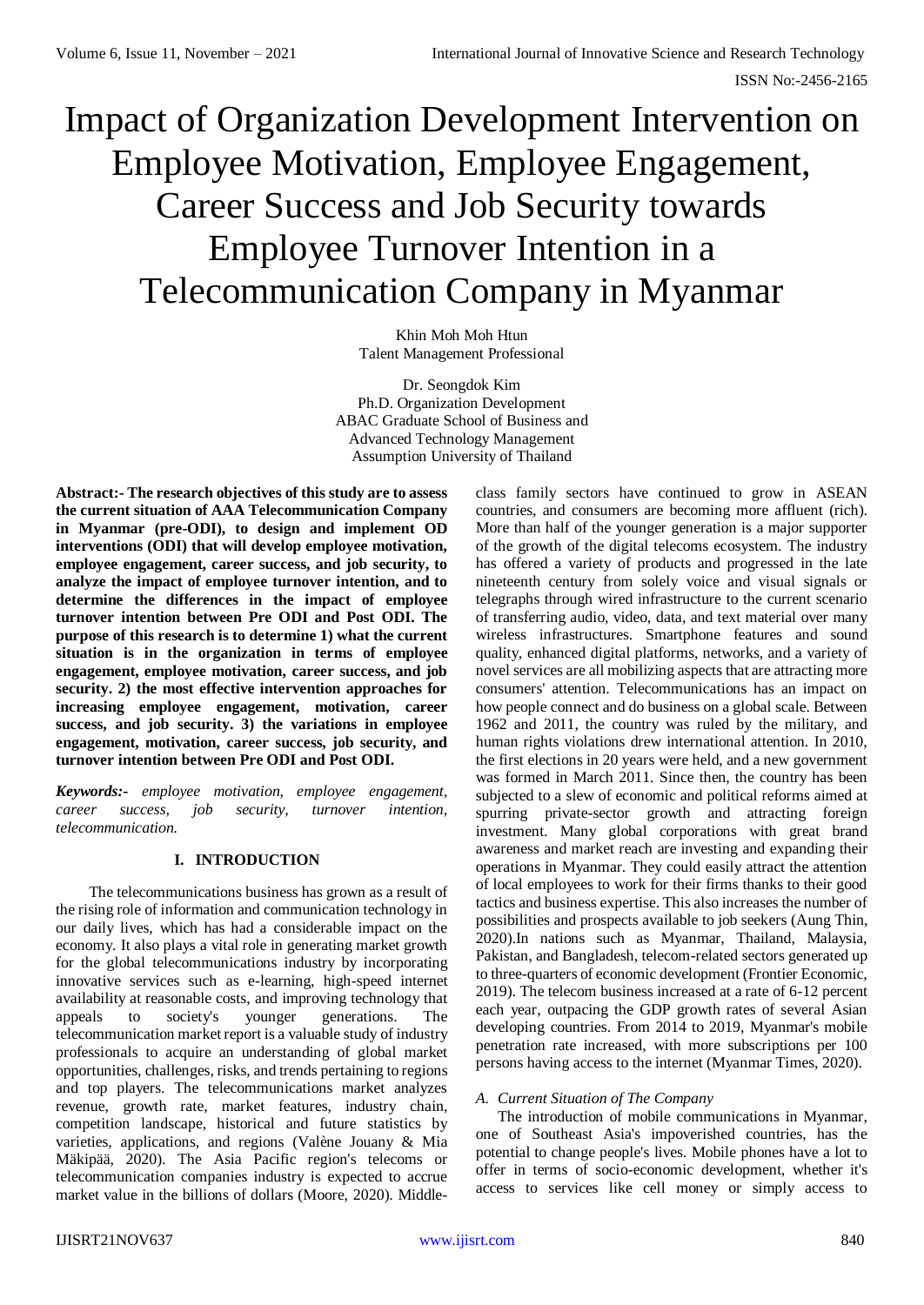information that a mobile phone provides. It is estimated that 90% of the country's wards and villages have a mobile signal. The Ministry of Posts and Telecommunications (MPT) started selling mobile services in 2013. Ooredoo and AAA were granted licenses to provide mobile services in January 2014, with obligations to provide 85 percent voice coverage within five years. These networks are planned to first serve densely populated urban areas before progressively expanding to remote regions that do not currently have service. Myanmar's mobile phone penetration reached 10% of the population in 2012–2013, and it increased to 27% in 2013–2014. Myanmar Post and Telecommunication (MPT) enjoyed a monopoly in the country prior to the introduction of other telecommunications firms. In 2013, the Myanmar government began to open up the telecom market by awarding licenses to new service providers. AAA, a Norwegian telecommunications company, and Ooredoo Group, a Qatar-based corporation, entered the market in 2014, resulting in a significant increase in customers, a decrease in consumer costs, and the expansion of the country's infrastructure. Myanmar had a mobile phone penetration rate of 54.6 percent in June 2015, up from less than 10% in 2012.

## *B. Statement of The Problem*

Employee turnover in Myanmar is relatively high; 54 percent of employees have worked for two or more companies in the last four years. 18% of employees had worked for three or more companies in the previous four years. The possibility of increased income and perks is the primary motivation for 19% of employees departing their boss. In Myanmar, training is still scarce and inadequate. Fifty-four percent of employees in small enterprises and 31% of employees in large corporations have had no training (Myanmar HR Survey, 2018). Employee happiness is assessed by employee surveys, which are currently being conducted by various organizations in Myanmar. Managers, on the other hand, must maintain open lines of communication with their employees.

Several changes occurred in the Human Resources department throughout the early months of 2019. Due to structural modernization, seven employees were terminated with immediate effect. Some duties were integrated with other subunits, and the terminated functions were eliminated. Meetings were held at the last minute, and everyone was both stunned and surprised to hear the news. Many discussions took place, and many began to feel insecure as a result. After a few weeks, the same thing happened in a different group – a different department. Due to business requirements, one additional senior position was eliminated. The goal of the new structure modernization is to increase revenue. The company is cutting costs by discontinuing some business sectors and integrating them with others. Some of the most studied areas of management are organizational environment and its impact on employee turnover (Johnston et al., 2013).

# *C. Research Objectives*

- To assess and diagnose the current situation of the company in terms of employee engagement, employee motivation, career success, and job security.
- To design and implement an appropriate Organization Development Intervention (ODI) to improve employee engagement, employee motivation, career success, and job security.

 To investigate the differences between the pre-ODIs and the post-ODIs of employee engagement, employee motivation, career success, job security, and turnover intention.

## *D. Research Questions*

- 1) What is the current situation in the company with employee engagement, employee motivation, career success, and job security?
- 2) What are the appropriate intervention methods to improve employee engagement, employee motivation, career success, and job security?
- 3) What are the differences between Pre ODI and Post ODI in employee engagement, employee motivation, career success, job security, and turnover intention?

The study's findings revealed that job satisfaction and loyalty to the organization predict the intention to quit one's employment. Furthermore, employment ambiguity has a negative indirect effect on employee turnover intention. Furthermore, job satisfaction highly predicts organizational commitment, while role ambiguity and job stress predict job satisfaction (Calisir, Gumussoy, &Iskin, 2011). The study looked into the desire of employees to leave a large telecom business in the Indian state of Karnataka. The findings found that job discontent, personal reasons, a lack of empowerment, alternate career prospects, and inadequate compensation and benefits are the determinants of employee turnover in telecom organizations (Krishnan, et. al., 2011). The study also looked into the influence of employee benefits in lowering employee turnover in the service industry (Sutton, 1985).

# **II. LITERATURE REVIEW**

In this section, the literature review comprises 1) Employee Engagement, 2) Employee Motivation, 3) Career Success, 4) Job Security and 5) a summary of literature reviews.

# *A. Employee Engagement*

Employee engagement in the field of human resources development (HRD) refers to an employee's cognitive, emotional, and behavioral contributions to positive organizational results (Shuck & Wollard, 2010). It is a notion that has been thoroughly investigated and implemented over time. It is frequently defined by practitioners as a resource that contributes to a competitive advantage, satisfaction, business passion, and a good corporate culture (Aon Hewitt, 2017; Gallup, 2006). According to Aon Hewitt (2017), employee engagement is the level of psychological connection that employee has in their company. Job resources such as social support (from coworkers and superiors), performance feedback, skill variety, autonomy, and learning opportunities all contribute to job satisfaction, and are more likely to feel attached to their positions (Bakker & Demerouti, 2007).

The employee engagement construct is the psychological state and behavioral outcomes that lead to better performance. Engagement includes a combination of thought, emotions, intentions, and behaviors which are needed for optimal performance and productivity (Hewitt, 2015). Aon Hewitt stated that there are three engagement outcomes and they are: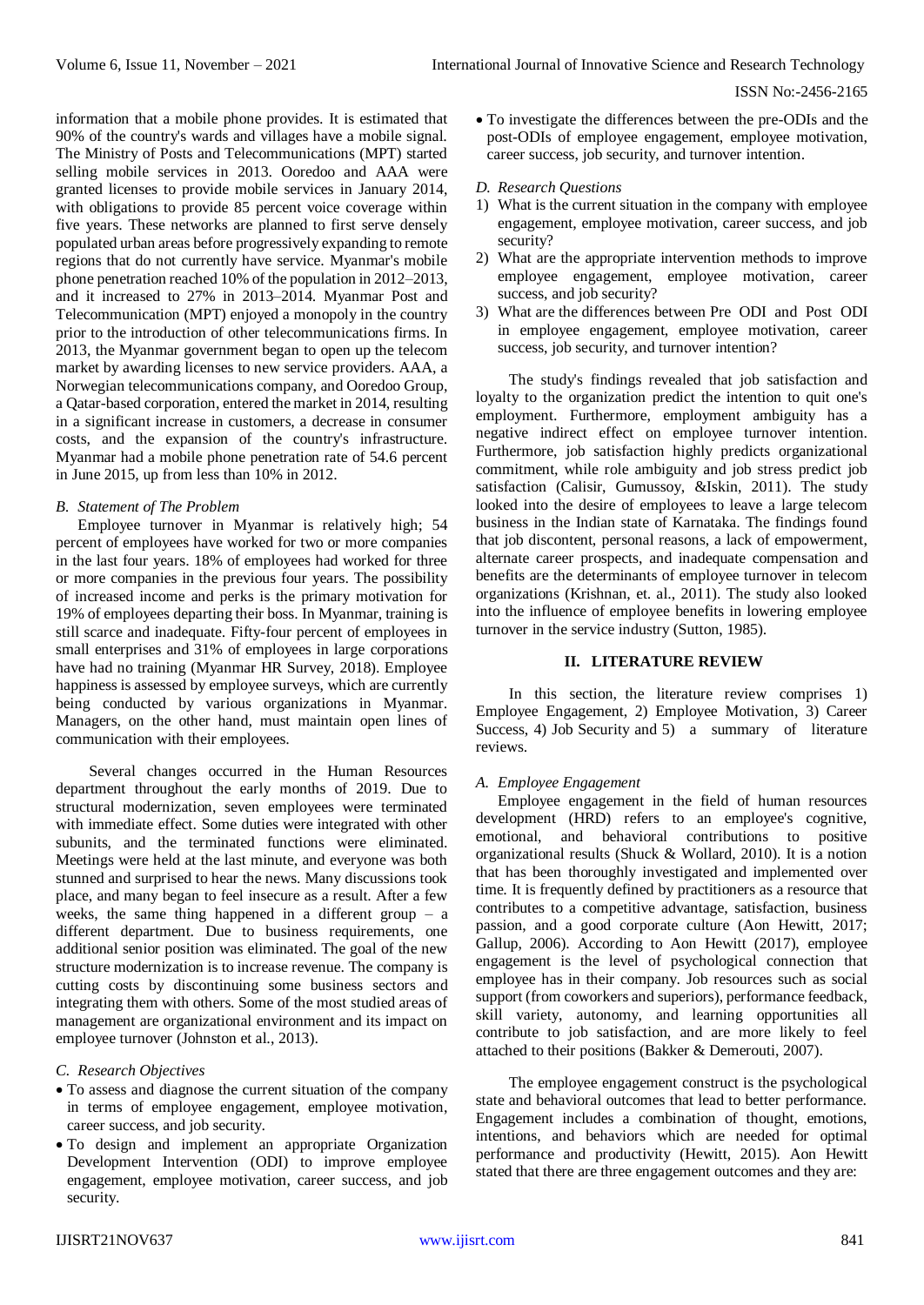Say — speak positively about the organization to their colleagues, potential employees, and customers.

Stay — have an intense sense of belonging and desire to be a part of the organization.

Strive — are motivated and contribute their full effort toward success in their job and for the organization (Hohmann, 2021).

Engaged employees who "say, stay and strive" matter. The extent to which employees say, stay, and strive can show their engagement. It can be used to measure organizational levels of engagement and can predict important business outcomes.

## *B. Employee Motivation*

When employees are unmotivated, they become dissatisfied with their jobs and are more inclined to leave. Omolo et al. (2015) conducted a study on the impact of job satisfaction on employee motivation and turnover intentions, and their findings revealed that higher levels of motivation can lead to lower turnover intentions. Employee motivation drops when they believe their efforts are not recognized or rewarded by their superiors, leading them to decide whether to leave or stay in the organization (Vnouková & Klupáková, 2013). Because employees' job performance can be changed by their motivational level, motivation plays a part in raising or lowering their performance in any organization. Employees are more likely to perform well if they are driven and content with their jobs, and they are less likely to quit. Herzberg's Motivation-Hygiene Theory (1967) identifies the employees' contribution, recognizes, and creates rewarding work which matches the skills and abilities of the employees. It provides opportunities for employees to perform to their best abilities and to advance in their careers by providing internal promotions and training opportunities. Thus, employees can advance to the position they have wanted and it can help the organization to retain their employees longer in the company. This theory stated that there are certain factors in the workplace that influence the needs of employees and cause job satisfaction while other sets of factors cause dissatisfaction. They are called Intrinsic (Motivational Factors) which are associated with job satisfaction and Extrinsic (Hygiene Factors) which are associated with job dissatisfaction (Hertberg, 2008). According to Herzberg, most individuals are not content with the satisfaction of lower-order needs at work (eg., minimum salary levels and unpleasant working conditions). So, they search for high-level needs (eg., achievement, recognition, responsibility, and advancement.) (Foday, 2014).

#### *C. Job Security*

Job insecurity is defined by Greenhalgh and Rosenblatt (1984) as "perceived powerlessness to maintain desired continuity in a threatened job situation." Therefore, this threatened job situation leads to adverse reactions by employees (Çınar et al., 2014). It can also be described as the inclination of employees to withdraw from stressful situations (Ashford et al., 1989). Hur and Perry (2014) stated that job insecurity is anticipated to affect various organizational behaviors such as productivity, turnover, and resistance to change. According to various definitions regarding job insecurity, it can be concluded that it is an individual psychological state in the form of anxiety,

and fear about the future of work due to unclear status, changes in the organizational environment, and unsafe work situations (Arijanto et al., 2019). When employees feel either dissatisfied or insecure, it can influence increasing employee turnover intention (Hanafiah, 2014).

Abolade (2018) said that organizational communication is a factor that could lead to job insecurity. An unclear straightforward work process that is caused by a lack of proper communication can create confusion and the inability to get the job well done. The employees feel insecure as they do not gather the pertinent information and have difficulty working for the job assigned to them. Communication helps people to be informed about their responsibilities and duties and the current situation of the organization. If there is no effective communication in the workplace, it can harm the employees' performance, leading to conflicts, labor unrest, low morale, lack of job satisfaction in employees, and higher employee turnover. Discrimination in the workplace relating to someone's gender, ethnicity, race, sexuality, disabilities, etc., can also create job insecurity. Employees feel a sense of job insecurity as a possible threat to their present job. A person will be fond of achieving the daily objectives and goals only when perceived as safe and secure about their job (Abolade, 2018). Greenhalgh & Rosenblatt (1984) defines job security as "perceived powerlessness to maintain desired continuity in a threatened job situation." Job security can cause inefficiency and a decline in organizational productivity. Employees' dissatisfaction and insecurity impact employee situations, which can also increase employee turnover (Obeng & Quansah, 2021). Arijanto et al. (2020) stated that turnover intention can be high if the employees feel insecure at their workplace. They also stated that job insecurity hinders employees' morale which also tends to turnover intentions among employees.

According to Social Exchange Theory, behaviors are the result of cost-benefit analyses performed by people attempting to interact with society and the environment. If a person believes that they can extract more of a reward from behavior than they will lose by performing it, the person will engage in the behavior (Cook, 2006). When a person believes that the cost will outweigh the benefit, the behavior will be avoided. If someone does not value maintaining a relationship, or if they are distrustful and do not expect others to follow through on the reward, the balance shifts toward anticipating a lower value to any social exchange. The concept of social exchange theory is based on the idea that a relationship between two people is formed through a cost-benefit analysis. In other words, it is a metric designed to assess an individual's effort in a person-toperson relationship. The measurement of a relationship's pluses and minuses may produce data that can determine if someone is putting too much effort into a relationship.

# *D. Career Success*

The use of the words "career" and "success" interchangeably refer to an individual's accomplishments and advancement during his or her career (Judge et al., 1995). Arthur (1989) described a career as a series of personal work experiences that evolve over time. Judge et al. (1999) defined career success as the accumulation of these personal work experiences' accomplishments. Thus, career success is defined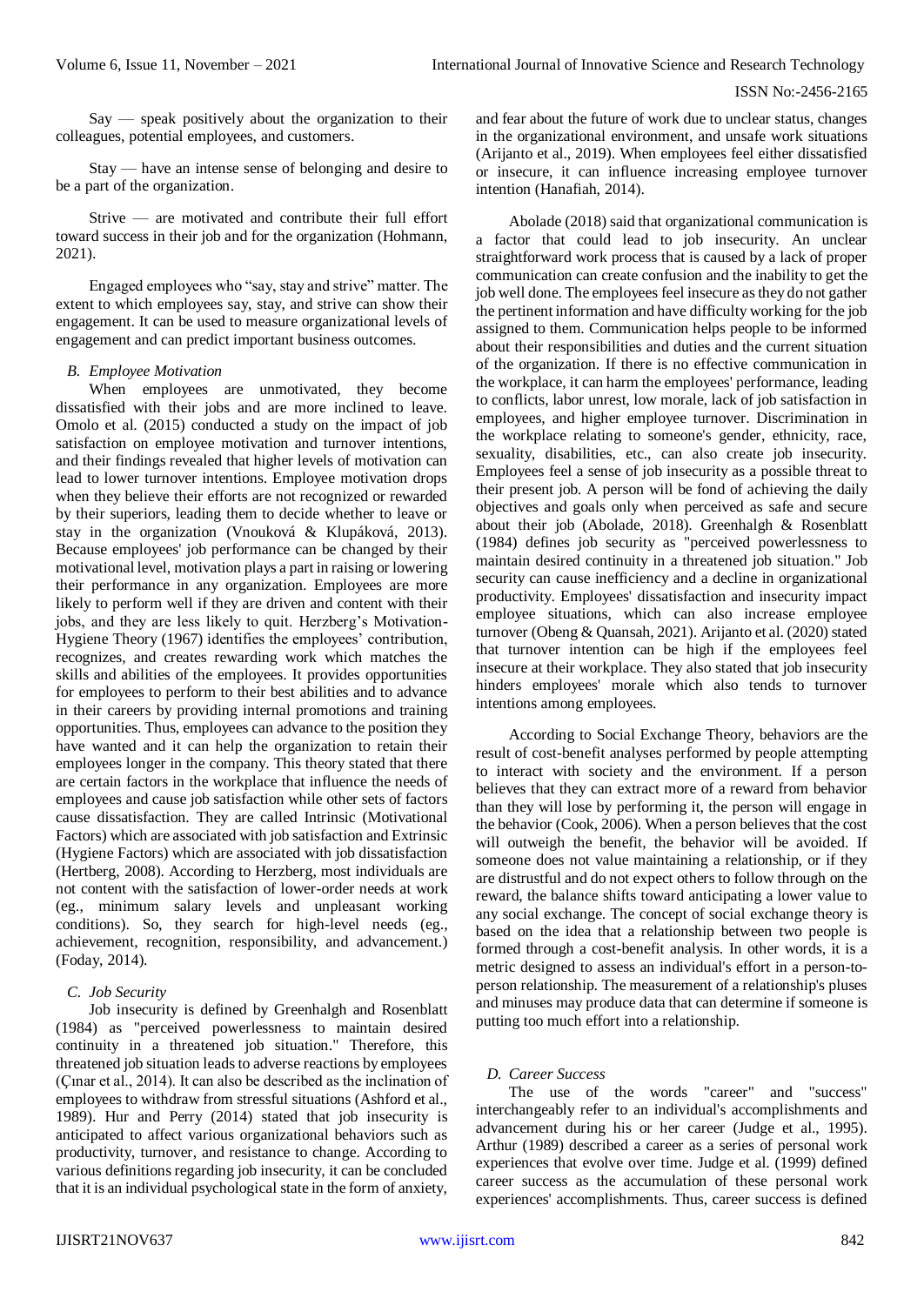as the accumulation and acquisition of good psychological sentiments by individuals via their job experience and achievements (Seibert & Liden, 2001). From the HRM point of view, the high level of employees' turnover intention is regarded as a negative phenomenon in the workplace that should be avoided (Kim & Hyun, 2017). Career satisfaction is being considered as a degree of subjective career success (Kang et al., 2014). It refers to intrinsic and extrinsic values for a career with factors such as salaries, wages, opportunities of growth, and development available to an employee (Kong et al., 2012). When the employees arrange and organize their careers in ways that positively help them to develop and progress in their careers, their level of career satisfaction is said to be increased (Hicks-Clarke & Iles, 2000). The findings by Holtom et al. (2008) showed that the reasons for the increase in the turnover intention are not only due to the search for new jobs, but also due to the decrease in career satisfaction.

In 1975, an Engineering Company in India called Larsen & Toubro had appointed two consultants from the Indian Institute of Management to study the performance appraisal system in their organization and suggest recommendations for improving it. The two consultants called Pareek and Rao studied the performance appraisal system by doing interviews, observations, and analysis of secondary data and recommended a new system. They recommended that "… Performance Appraisal, Potential Appraisal, Feedback and Counseling, Career Development and Career Planning and Training and Development get distinct attention as unique parts of an integrated system which is called the Human Resources Development System" (Pareek & Rao, 1998, p. 24). Social Cognitive Career Theory (SCCT) explains three aspects of career development and they are: how basic academic and career interests develop, how educational and career choices are made, and how academic and career success is obtained. It combines various concepts such as interests, abilities, values, environmental factors and it has three variables that are linked with each other and they are self-efficacy beliefs, outcome expectations, and goals (Social Cognitive Career Theory - IResearchNet, n.d.). Rogers et al. (2008) also stated that there are two main social cognitive variables of Social Cognitive Career Theory and they are self-efficacy and goals. The positive relationship between these two variables will stimulate and promote career planning. Self-efficacy means an individual's belief in his/her ability to perform a specific task or behavior required to bring forth the desired outcome.

# *E. Employee Turnover Intention*

There are two types of employee turnover. They are called Voluntary and Involuntary Turnover. It is imperative to differentiate between voluntary and involuntary turnover because employee turnover is sometimes associated with variables (Perez, 2008). Voluntary turnover occurs when an employee leaves a job due to the fact that they got a new job somewhere else or they took an internal transfer or are retired. These types of turnover are typically more expensive to businesses because they often involve the loss of a highperforming employee. Involuntary turnover are the reduction in force due to a company's management or financial problems or terminating poorly performing employees for the business's positive performance (The Different Types of Turnover, 2020). Vandenberg and Nelson (1999) defined turnover intention as an

'individual's own estimated probability that they are permanently leaving the organization at some point soon. Takase (2010) defined turnover intentions as employees' willingness or attempts to leave the current workplace voluntarily. Turnover behaviors can be defined by employee turnover intentions which could lead to an organizational loss in terms of losing highly trained qualified employees which has the potential of low productivity, competitiveness, and sometimes engagement (Çınar, Karcıoğlu, & Aslan, 2014). Employee turnover means when an employee decides to leave an organization voluntarily (Shaw et al., 2005).

Yang (2009) examined the relationship between job satisfaction, organizational commitment, and employee turnover intentions. Researchers all around the world have developed several models to investigate the insight of the relationship between organizational commitment and job satisfaction, and the extent to which these attitudes influence employee turnover intentions. The perception of turnover predictors is considered 'essential' for an organization to reduce its negative impact on organizational performance (Low et al., 2001). Employees' behavior gets sparked when there is high morale in an organization and when there is a low moral level, it may cause high absenteeism and employee turnover (Dash & Mohanty, 2019; Tiwari, 2014).

# **III. MODEL OF ORGANIZATIONAL CHANGE**

In organizations, change is an unavoidable occurrence. Some organizational changes are influenced by external factors such as politics, economics, technology, culture, and so on. Physical behavior and the needs of employees or bosses also cause changes. According to Kimberly and Quinn (1984), organizational change can be split into three categories: organizational restructuring, organizational repositioning, and organizational renaissance. According to Reger (1994), organizational transformation is classified into four categories: organizational restructuring, scale rationalization, organizational reengineering, and organizational reforming. Romanelli and Tushman (1994) divided organizational transformation into three stages: reset the corporate mission and fundamental values, modify organizational rights and status, and restructure the structure. According to Brown and Harvey, the organizational transformation strategy includes technical strategy, fundamental strategy, and behavioral strategy (1996). Many transformation models have been developed by previous academics to aid in the development of the organization.

Hiatt (2006) created the ADKAR model, and each letter refers to Awareness, Desire, Knowledge, Ability, and Reinforcement. The ADKAR model is a useful change tool to assist people through the dynamic change of the organizations. Each of these words represents the different stages and steps, and the model can determine the next steps in the right direction. Once changes are made, the organization needs to do everything it can to consolidate these changes and ensure that it becomes the new standard of the organization (Burnes, 2004). Therefore, on the stage, the organization must make use of the necessary means, such as a system, policy, and process, to ensure the organizational change is at a steady state.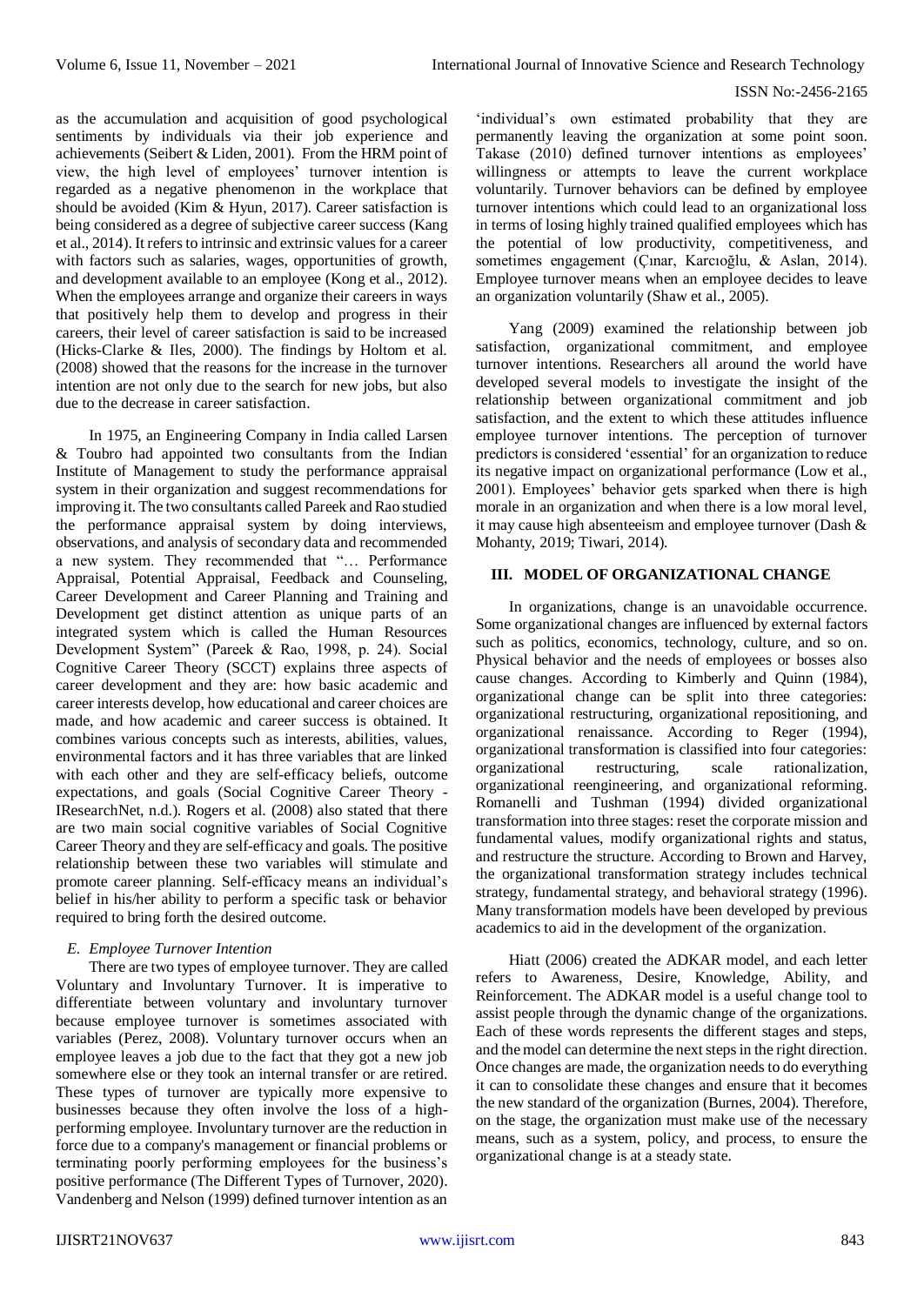Lewin believes that the driving force for organizational change lies in the interaction force between "driving force" and "resisting force". This forces changes in the environment and wins or loses, and the organization strives to balance between the two forces, each of which reaches a balance from one balance. The organization is a hard change. The driving force is also the power of change, such as new technology, new policy. In contrast, it is the resisting force, including the traditional habits and practices, solidified in the enterprise, the agreement of the trade union, the organizational culture, and the ideas. As each force has to counteract other forces, the system is thus in a state of balance. Lewin believes that the driving force for organizational change lies in the interaction force between "driving force" and "resisting force". This forces changes in the environment and wins or loses, and the organization.



Fig. 1 : Organization Change Model

Source: Developed by the researcher based on Lewin's Three Stage Change Model and ADKAR Model.

Because of recent developments in AAA Myanmar, the researcher would want to employ among these theories the ADKAR organizational change model and the Lewin organizational change model. The researcher's goal is to create awareness through inspiring change, creating a vision, and

gaining support, as well as managing the transaction, and keeping momentum. The ADKAR and Lewin models were employed by the researchers to develop a change model.

Theoretical Framework

Based on the pre-ODI assessment outcomes of the SWOT, SOAR, and STAR, the below figure is the theoretical framework of the research. Aon Hewitt's theory of leadership, work performance, and practices provide the theoretical framework to inform the literature review on the relation between job security, career development, and employee intention for turnover. For more findings of the relationship between turnover intention and job insecurity, career development, employee engagement, and employee motivation, the researcher described relevant theories such as employee turnover intention, Mckinsey 7s models, and organization impact Pareek and Rao's Framework for career planning and design phases.

The concept used for this work is the Aon Hewitt Employee Engagement Model that describes the different factors that influence employee engagement and motivation. Besides these engagement drivers, the model includes engagement outcomes and business outcomes. According to this model, employee engagement is a combination of several variables. It leads to specific business outcomes, like higher productivity which has a construct of six items: brand leadership, performance, company practices, basics, and work with three observable facets: say, stay, strive and among them, the researcher is focusing on the basic, the work and performance which are the focal area of the company.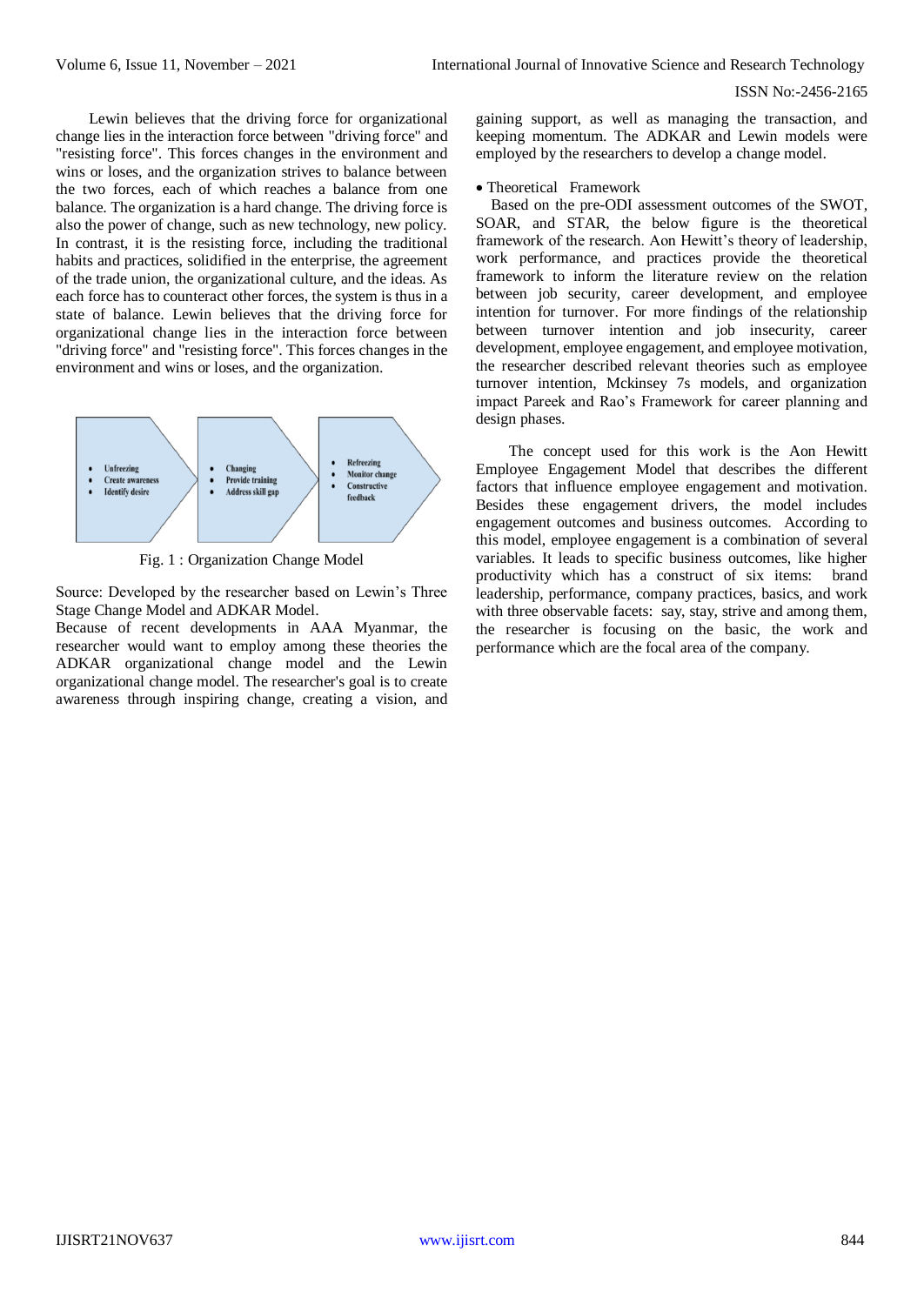

Fig. 2 : Theoretical Framework

Source: Developed by the researcher based on Lewin, ADKAR, Aon Hewitt theory, JDR Engagement Model, Herzberg's Two Factor Theory, Pareek and Rao's Framework for career planning, Social Exchange Theory

Based on literature reviews and previous studies, researchers will use Lewin's Organization Change Model and ADKAR change model for OD intervention. While Lewin's change model does not spell out what change agents must do to effect change, it does illuminate with remarkable clarity the significant steps that each such effort must follow to be successful. As such, it is a potent weapon that any would-be change facilitator should have in their toolkit. The most powerful and essential of the instruments is Lewin's threestep transformation model. Lewin's change management model is also a three-stage methodology that any corporate organization may readily implement. According to the ADKAR change management model, awareness and desire are intended to take the situation out of the present state, where change is required but has not yet begun. During the transition, knowledge, and skill emerge, and reinforcement is focused on the future. Because the ADKAR Model is outcome-oriented, it may help people change by establishing clear goals to achieve along the way. Each individual participating in the transformation must achieve each goal,

even though they may achieve different goals at various times.

For Employee Motivation, the researcher will apply Herzberg's two-factor theory because according to Herzberg's theory of motivation, managers must boost employee motivation while also improving workplace hygiene to achieve workplace harmony. Herzberg's twofactor model was based on Abraham Maslow's existing motivation and needs theory. According to the two-factor theory of motivation, work satisfaction and dissatisfaction are two distinct categories with independent contributing elements. Due to Herzberg's motivation-cleanliness theory, managers must boost employee motivation while improving workplace hygiene to achieve workplace harmony. Elements that motivate workers to work typically revolve around providing them a better feeling of purpose and significance in their current job.

The researcher will use Pareek and Rao's framework for career planning for career success because Performance Appraisal, Potential Appraisal, Feedback and Counseling,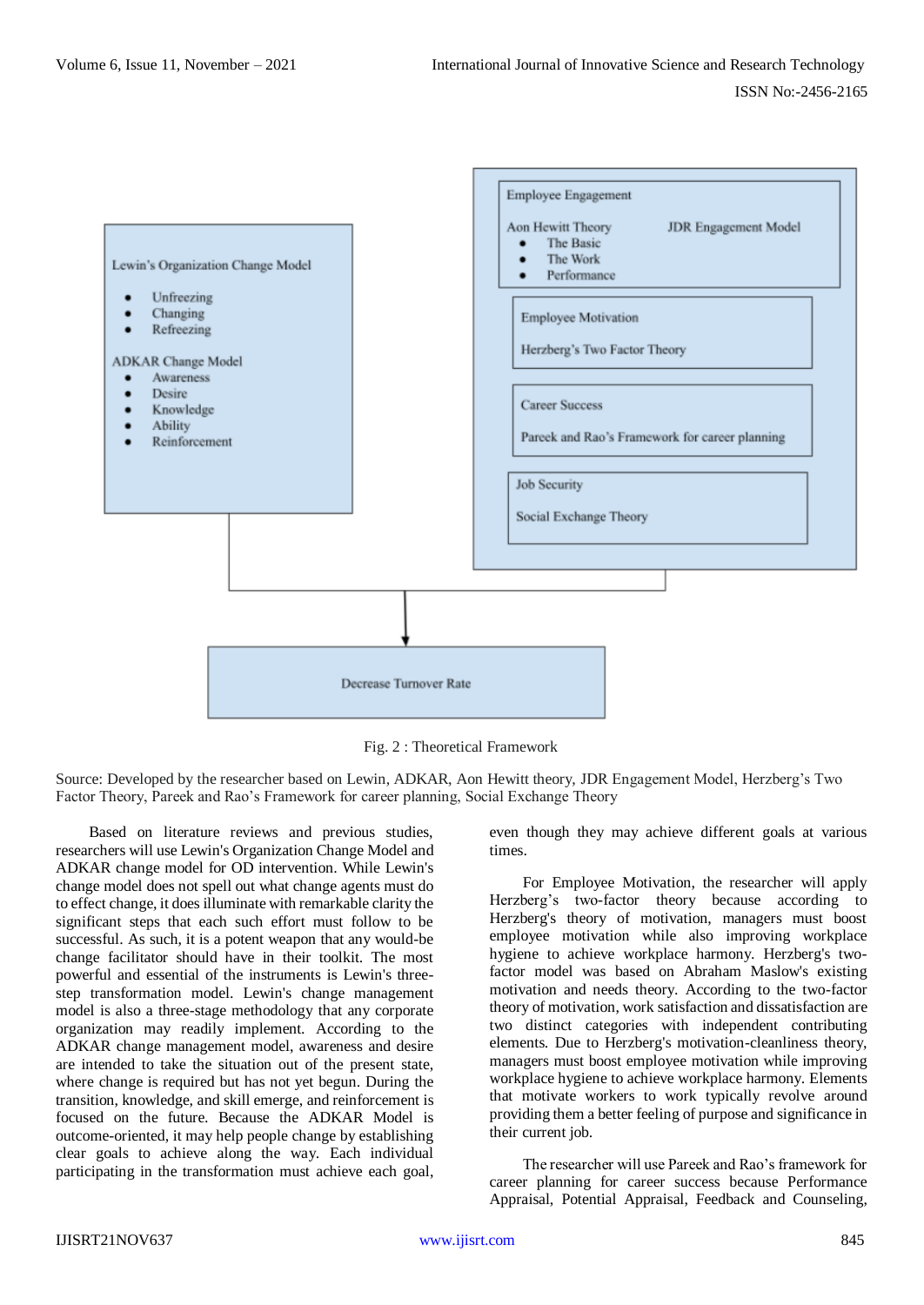Career Development and Career Planning, and Training and Development are all suggested as independent elements of the Human Resources Development System, according to this framework. This HRD system should assist the firm in increasing enabling capabilities, such as human resource development in all aspects, organizational health, problemsolving capacities, diagnostic skills, and the ability to support all of the company's other systems.

For Employee Engagement which is the crucial factor and linkage to other variables like career success, job insecurity, and employee motivation, research will use Aon Hewitt's theory and JDR engagement model. The organizational drivers and business outcomes of engagement and the individual outcome—engagement itself—are included in the Aon Hewitt engagement model above. When discussing the employee engagement concept, the psychological state and behavioral consequences that contribute to improved performance.

#### Conceptual Framework

The theoretical framework serves as the foundation for the study's conceptual framework (see Figure 1.2). Employee engagement, employee motivation, job security, and career achievement are the independent factors, and turnover intention is the dependent variable. The outcomes of these variables were determined based on the preliminary diagnostic and the SWOT, SOAR, and STAR analysis.



Fig. 3 : Conceptual Framework created by the researcher Job Security

The hypotheses of the study are as follow :

H1o.There is no significant difference between Pre ODI and Post ODI in employee engagement.

H1a. There is a significant difference between Pre ODI and Post ODI in employee engagement.

H2o. There is no significant difference between Pre ODI and Post ODI in employee motivation.

H2a. There is a significant difference between Pre ODI and Post ODI in employee motivation

H3o. There is no significant difference between Pre ODI and Post ODI in career success.

H3a. There is a significant difference between Pre ODI and Post ODI in career success.

H4o. There is no significant difference between Pre ODI and Post ODI in job security.

H4a. There is a significant difference between Pre ODI and Post ODI in job security.

H5o. There is no significant difference between Pre ODI and Post ODI in turnover intention.

H5a. There is a significant difference between Pre ODI and Post ODI in turnover intention.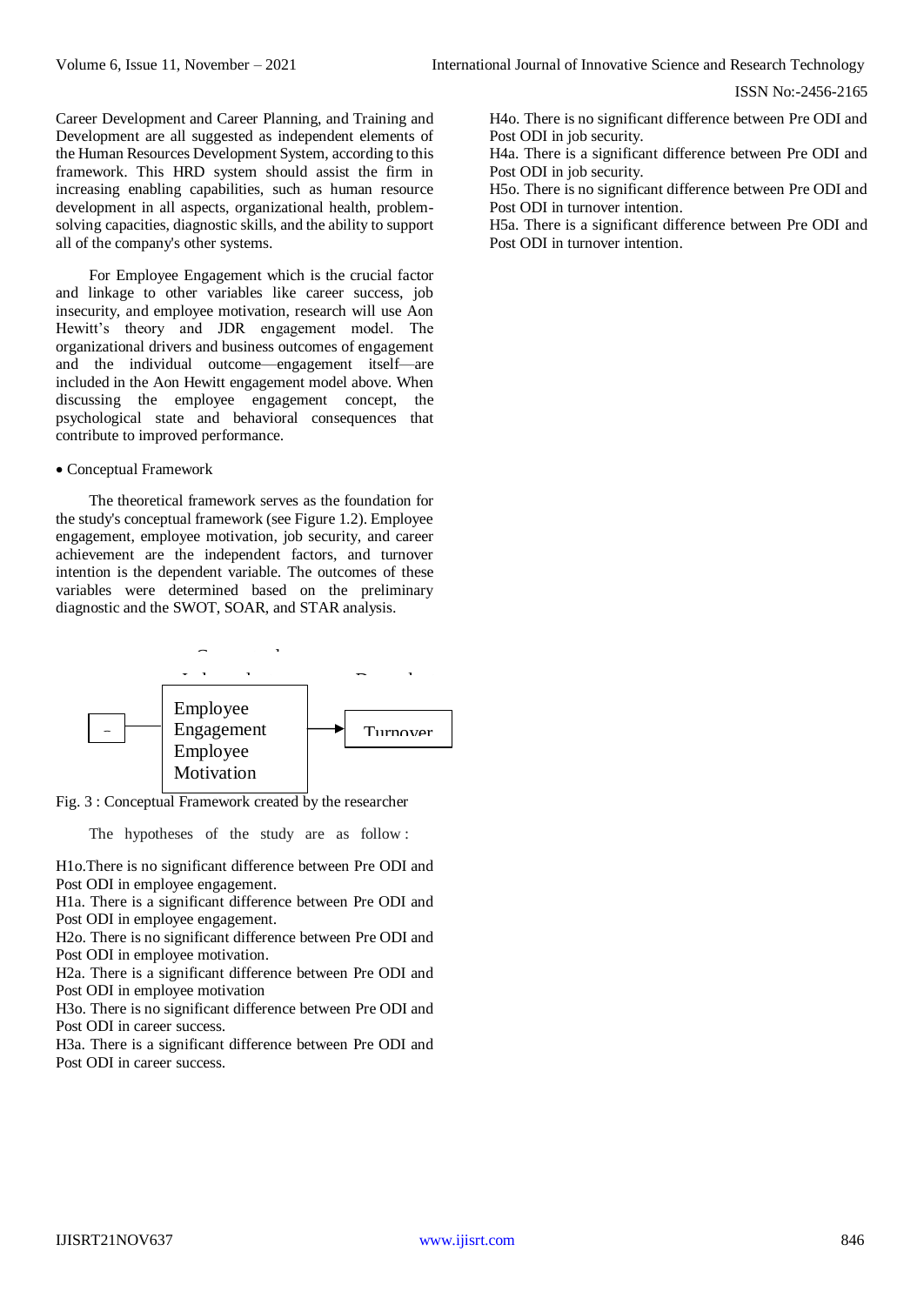### Action Research Framework



Fig. 4 : Action Research Framework created by the researcher

Through data analysis and SWOT analysis, the researcher identified four major problems: low employee motivation, low employee engagement, low career success, and weak job design which are leading to a high turnover rate. The pre-ODIs step consists of the assessment through the STAR, SWOT, and SOAR analysis and observation to understand the existing state of the organization. The ODI involves Human resources activities such as coaching, leadership guidance, activities-based workshops, career development planning, job design improvement.

## **IV. RESEARCH DESIGN AND METHODOLOGY**

#### *A. Scope and population sampling*

Regarding the company structure, the samples were from 70 participants (25 people managers and 55 middle management employees) from Business Group (BG), Marketing Group (MG), and Technology Group (TG).

The researcher used a paired-samples t-Test to measure and compare differences between pre-and post-ODI. Because there are four independent variables and one dependent variable, the researcher used the Wilcoxon technique for the hypotheses. Both qualitative methods and quantitative methods will be used in this study. A semi-structured interview was subjected to organization development intervention. The questionnaires were distributed at the start of the quarter to assess each participant prior to the ODI and again at the end of the intervention to identify changes.

| <b>Size</b>                                  |       |
|----------------------------------------------|-------|
| Male to Female Ratio                         | 57:13 |
| Age (Average)                                |       |
| Years of working experience with AAA Myanmar | 2.46  |

Table 1 : Demographic profile of the focused group

Among these participants, 6 out of 25 people managers are not Myanmar and they are foreigners. Some of them are working in Yangon, Myanmar and some of them are working remotely from India.

#### *B. Methods and research instruments*

This action research model adopted the mixed method. Quantitative results were obtained by analyzing the data of questionnaires before and after the intervention.

#### *Data Collection*

Ten respondents were requested to participate in the pilot test to assess the reliability of each of the mentioned questionnaires before they were delivered to the subject of the current study. Google form was used to distribute and the form was sent from the HR Channel. Face-to-face interviews with employees and management were conducted at the Pre-ODI stage in December 2019. The study focuses on training and development, job opportunities, working conditions, and performance evaluation according to the findings.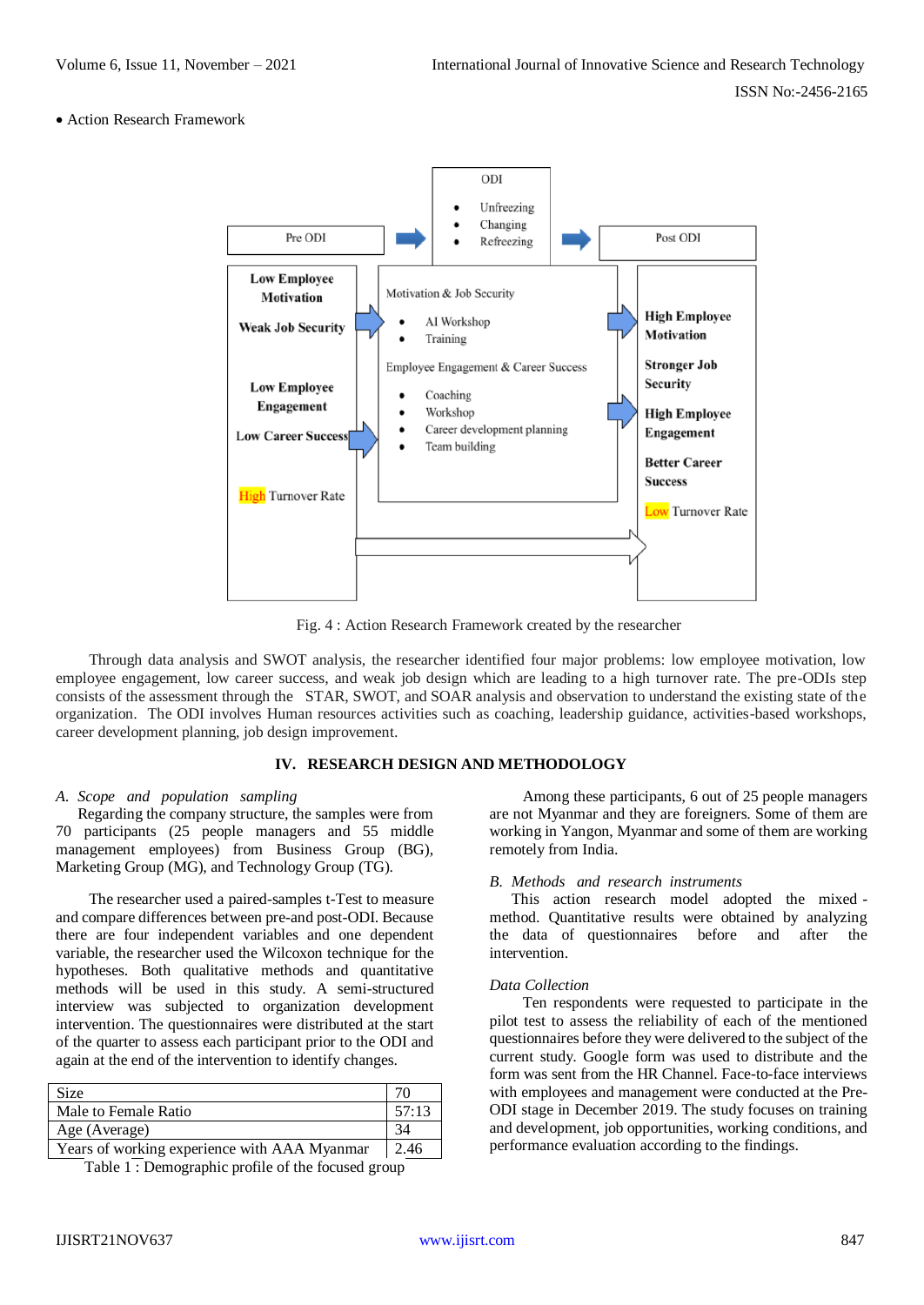| Variables                               | Source                                    | <b>Items</b> | No. Of Cronbach's<br>Alpha Score | Reliability |
|-----------------------------------------|-------------------------------------------|--------------|----------------------------------|-------------|
| V1 Employee<br>Engagement               | Madden<br>(2020)                          | 9            | 0.684                            | Reliable    |
| V <sub>2</sub> Employee<br>Motivation   | B.P., & A.C.<br>(2017)                    | 16           | 0.829                            | Reliable    |
| V <sub>3</sub> Career<br><b>Success</b> | Bixler<br>(2019)                          | 2            | 0.656                            | Reliable    |
| V <sub>4</sub> Job<br>Security          | <b>Indeed</b><br>Editorial<br>Team (2021) | 5            | 0.682                            | Reliable    |
| V5 Employee<br>Turnover<br>Intention    | Li<br>(2020)                              | 7            | 0.62                             | Reliable    |

Table 2 : Cronbach's Alpha Score Reliability Test

# *C. Statistical Analysis*

The researcher used percentage ratio and frequency counting to analyze demographic data such as gender, age, income, education background, and work experience in descriptive analysis. In addition, the researcher will use mean and standard deviation values to analyze the relationship between independent variables and dependent variables.

# *A. Quantitative findings*

The results of the Sample t-test were shown in the table.

According to Kline (1999), the acceptable value of alpha in reliability analysis is 0.8 and 0.7 in the ability test. The alpha value of 0.6 is unreliable and should not be used in the research.

## **V. ANALYSIS OF FINDINGS AND DISCUSSION**

Throughout the ODI process, the researcher communicated with and observed respondents ensure that the intervention was applied effectively. To examine the pre-ODI process, the researcher obtained data from AAA on employee motivation, employee engagement, career achievement, job security, and turnover intention. Both quantitative and qualitative methodologies were used to investigate this. Prior to adopting ODI, a quantitative analysis of employee motivation, engagement, career achievement, job security, and turnover intention was conducted using mean values and standard deviations; the questionnaire was distributed in August 2020. The researcher collected and evaluated data using qualitative and quantitative research methods during both the pre-and post-intervention periods of this study. Questionnaires are used to collect data during both the pre-ODI and post-ODI phases. To avoid data collection issues, the questionnaires were validated for reliability (Cronbach Alpha) and translated into Myanmar language for participants and respondents.

| Variables          | Pre ODI descriptive statistics Mean | Post-ODI descriptive statistics Mean | Mean Improvement |
|--------------------|-------------------------------------|--------------------------------------|------------------|
| Employee           | .24                                 | 4.68                                 | 3.44             |
| Engagement         |                                     |                                      |                  |
| Motivation and     | .19                                 | 4.81                                 | 3.62             |
| career success     |                                     |                                      |                  |
| Turnover Intention | .19                                 | 4.80                                 | 3.61             |

Table 3 : Pre-ODI and POst ODI Descriptive Statistics Mean Improvement

# *B. Qualitative findings*

a) Career Development - Process Consultation

The researcher discovered that semi-structural interviews, participatory observation team building activities, and appreciative inquiry workshops positively impacted employee career development between the pre-ODI and post-ODI periods. For Career Development, the researcher suggested that HR Business Partners and Line Managers review employees' current job descriptions. The researcher proposed a function that had not previously existed in the department and had not been examined. The researcher also suggests using this evaluation method for occupations where the job description has been updated but not significantly changed. Typically, a new position will be available. This is an existing role that has evolved significantly since the last time it was examined. Changes in the role's responsibilities and activities have been made or are being planned to satisfy the department's criteria. Usually, there will be an employee on duty. If this is not the case, it will be handled as a new job evaluation. It is not necessary to establish the type of role evaluation request at the commencement of the process when a department is undertaking or contemplating a reorganization. The planned restructure should be discussed with the HR Business Partner, who will be involved as soon

as possible. The impact on roles will be reviewed, and the documentation and timeframes required to evaluate all new or amended responsibilities will be advised. When reviewing or changing positions, the department is requested to identify any similar roles within or outside of the department. The department is also requested to assess the potential influence of a job or organizational structure change inside its department and other areas.

After revising the career development checklists, the researcher conducted some observations with the participants, and there was a clearer vision of their function and assigned work not only for the employee but also for the management team. The management team stated that they have a better vision for the future organizational structure plan to plan for succession and project ownership assignment effectively. Data analysis of the preceding self-reflection and participant feedback revealed that differentiated instruction delivered in this unit generally increased participants' views of interest, utility, and engagement. Nonetheless, some aspects might be improved or changed, such as presenting the number of points and the scoring criteria for various activities, making the coursework more valuable to me by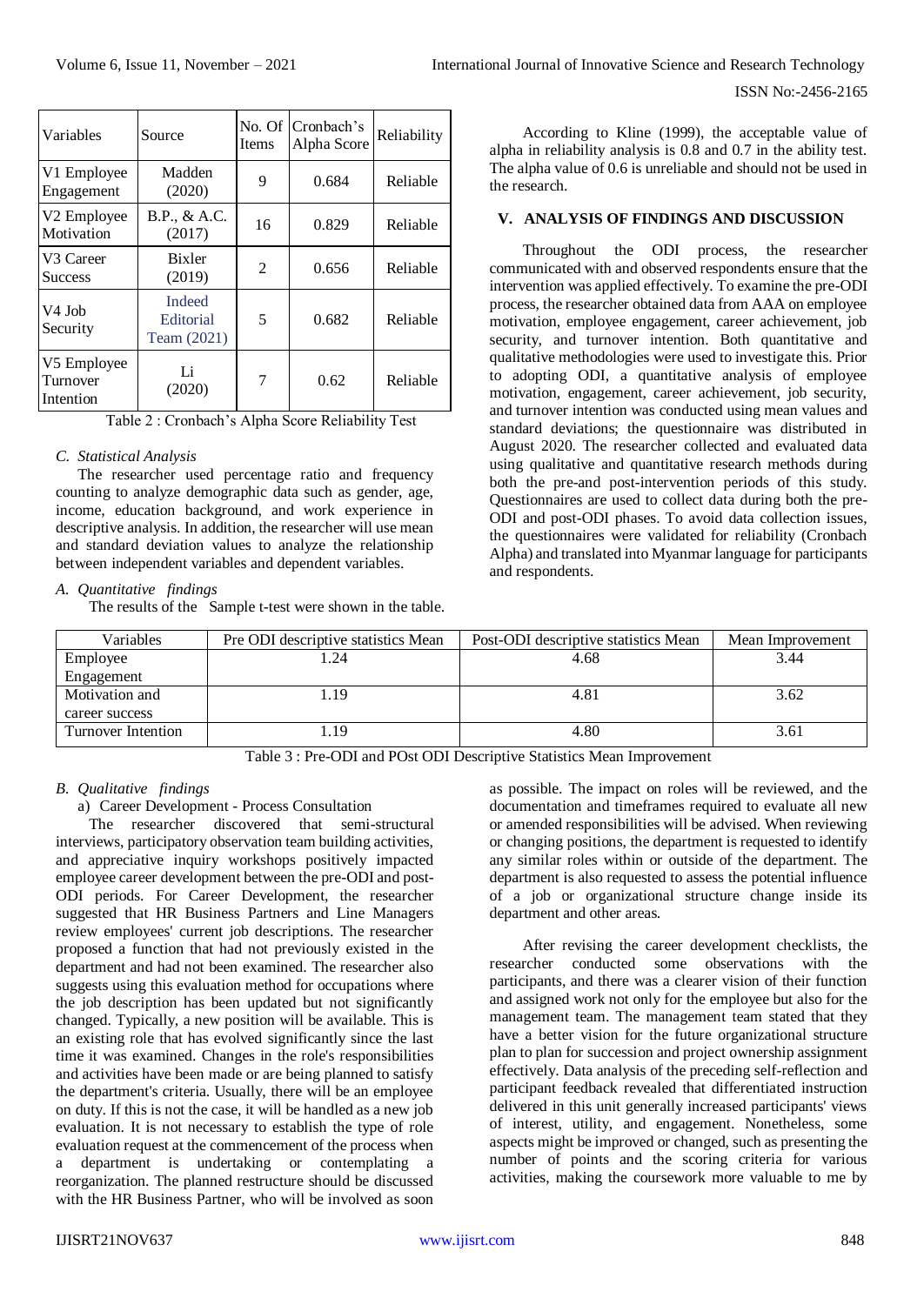adding more application or practice sessions rather than focusing solely on theoretical knowledge.

To accomplish this goal, the researcher used the SWOT, SOAR, and STAR analytical frameworks as assessment frameworks to determine the company's current condition and difficulties. With management's agreement, the researcher employed semi-structured interviews, participatory observations, and questionnaires to investigate the company's understanding. To further define the relationship between the data from the interview and the data from the observation. The ODI was effective, according to data from semi-structured interviews, participatory observations, and internal reports when compared to earlier coding.

b) Team Building

The researcher discovered that respondents in the same team were unwilling to engage in too much talk throughout their regular job, and they were also unwilling to eat together or share office furniture. Alternatively, they liked to converse with other team members while exchanging intriguing facts about work life. Team building was a part of OD principles and application, and it attempted to help teams operate more efficiently and strengthen interpersonal connections among team members (Brown & Harvey, 2011). Employees revealed the phenomenon of poor communication skills between teams in the early evaluation. The 360-degree feedback was a beneficial tool that aided team development in achieving effective intervention. The 360-degree feedback was a procedure from the employee's subordinates, coworkers, supervisor, and customers and self-evaluation by the employee to show the many variables. 360-degree feedback requires complete participation and The researcher conveyed the meaning and goal of 360-degree feedback and described each item of the evaluation with the authority and backing of management. Then underlined the relevance and importance of the assessment once more.

The researcher introduced the AAA Star program, in which we spotlight each employee from the group and ask their team member who he or she has influenced and anonymously provide feedback on areas for development larger groups and mixed randomly. Each employee says what they think of themselves first, then turns around and faces the wall, and team members comment on what they think of in smaller groups and just for the same groups of people. Following this intervention method, researchers assist participants in taking initiative, optimizing attitude, and establishing more engaging team building. Furthermore, the feedback session gave specialized knowledge and skills for improved understanding among employees in order to improve job adaptability.

c) AI Workshop

During the ODI stage, the researcher used Lewin's change model: Unfreezing, Changing, and Refreezing, and held AI workshops to break the ice on the need for change. The researcher employed Appreciative 4D cycle tools with the phases of Discovery, Dream, Design, and Delivery for the workshop sessions. Based on a strengths-based generative model of appreciative intelligence and appreciative inquiry, a

way for ice-breaking is given. This emphasizes the significance of creativity and positive thinking in a teambuilding intervention. Participants were allowed to make incremental changes to their work routines during the delivery stage. Every effort was made to put all aspects of the action plan developed during the design stage into action. Top and middle management were asked to encourage their employees' career growth and appraisal plans, as well as to use competency mapping for their skill sets and crossfunctional job opportunities. At this point, the role of the researcher was very limited, and all responsibility for implementing the action plan was transferred to Telenor Myanmar management. Among the participants, one member from each of the Marketing, Technology, and Business Groups was designated as the focal point for monitoring and reporting progress on the implementation of the action plan to the researchers. After four months of intervention, the intervention's goals were evaluated. Top and middle management, as well as participants, participated in focus group sessions to assess their progress on each goal of the action plan.

# **VI. RECOMMENDATIONS**

In the Myanmar telecommunications business, a talent war has broken out, raising the demand for local and expatriate people with strong digital, global, and telecommunications experience. Despite significant advances in technology and hiring practices, attrition remains a reality for a vast percentage of Asian organizations. Employees are searching for greater career advancement chances, and the fact that most organizations in Asia fill their vacancies with foreign employees indicates that corporations are not evaluating internal capabilities. It is thought that diagnosing is a critical component that should not be disregarded. The process of evaluating how an organization is currently running and giving the facts required to launch change initiatives is known as diagnosis (Cummings & Worley, 2008). Instead of losing telecom-experienced candidates to other industries, our research will help to retain and establish excellent career paths.

The implementation of action research contributed to long-term job success and individual growth. With the increasing uncertainty of the economic and commercial environment, self-management and planning have increasingly transferred from employers to employees in modern professions. Individuals should adopt more to unknown variables in this setting in order to attain individual achievement and development. In an uncertain borderless professional period, the findings of this study could assist individuals in improving employee engagement, employee motivation, career success, and job security.

# *A. Benefits to the organization*

The measures required to create and implement change processes, on the other hand, are crucial to the development of Myanmar's telecoms business. Career development and success seek to identify employees' knowledge and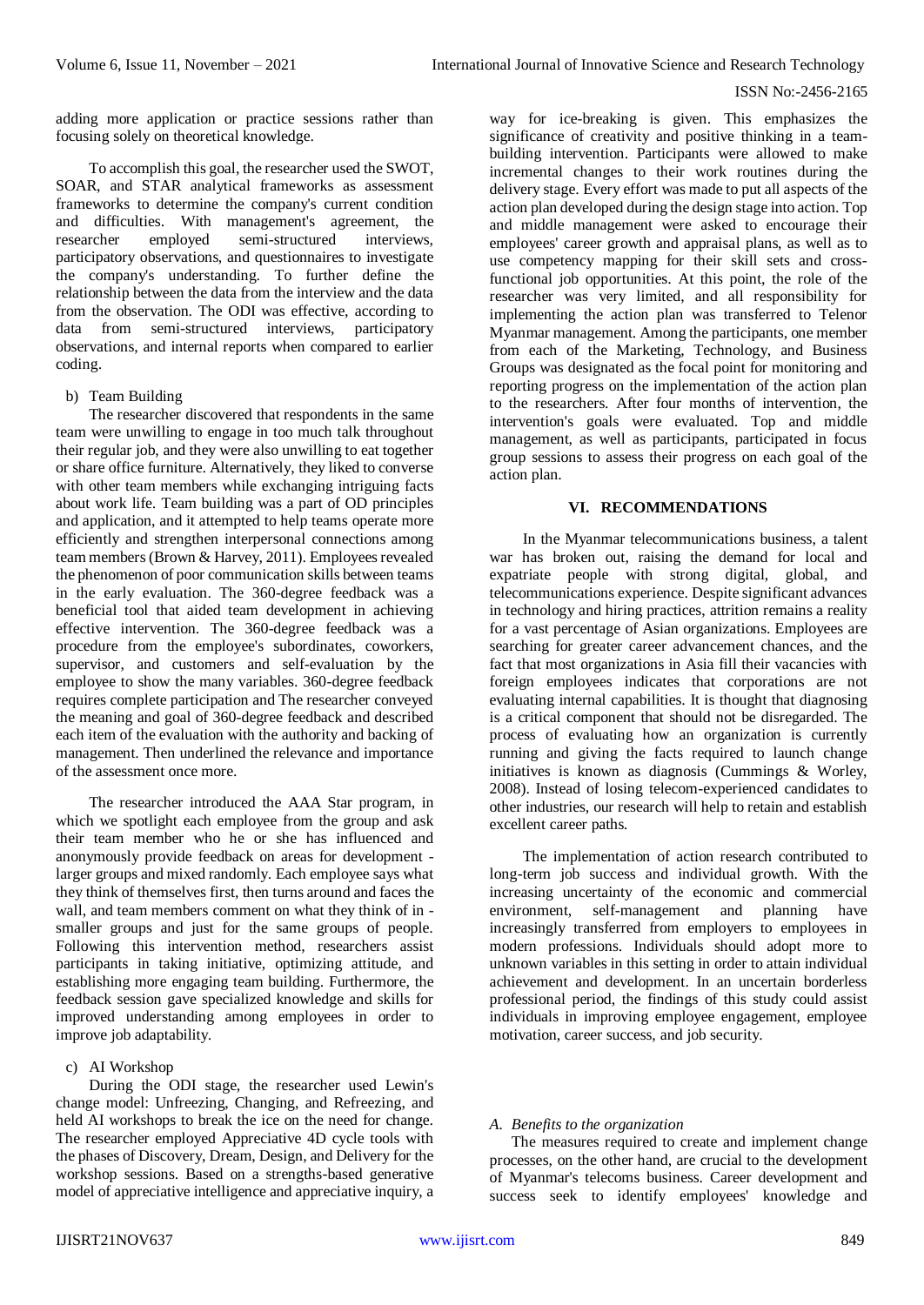awareness of their own objectives, strengths, and values, as well as to increase the employee's ability to pursue activities with their current employer that are consistent with those goals, strengths, and values. Promotions, secondments, project work, lateral moves, meaningful work, and work-life balance are all professional development variables that allow individuals to investigate the alignment between their goals and those of their organization. The research will contribute to our understanding of organizational diagnosis and change management and the effectiveness of organizational diagnostic models and theories for diagnosing change organizations. Today, performing adequate diagnosis, execution, or adaptation to change management is a critical success factor for enterprises. Organizational transformation and development programs, on the other hand, frequently fail due to a lack of sufficient organizational diagnosis. The purpose of organizational diagnosis is to develop a widely agreed understanding of a system and then determine whether or not change is desirable based on that understanding.

## *B. Benefits to the employees*

Employee turnover rates in information technology and telecommunications, particularly call centers, have long been higher than average. It may be difficult for HR to truly build a culture that supports employee work-life balance without jeopardizing efficiency and productivity, especially when an organization's success is dependent on 24/7 customer service. With the inclusion of obligations like the duty of care and flextime requests, the challenge of harmonizing employee requirements and employer expectations becomes considerably more complex. The implementation of action research helped AAA Myanmar's long-term development and expansion. The action research improved the company's current challenges on various essential measures such as sales performance, turnover rates, employee dedication, and more. As a result, this action study was carried out following its strategic goal, and the company reaped significant benefits. The company's HR department has recognized the practical and implementation approaches' outcomes.

## *C. Benefits to the OD researchers*

The research would assist the country's telecommunications sector management build an effective technique for conducting successful diagnostics in advance of future reform attempts. This will help similar organizations run their operations more efficiently, resulting in fewer layoffs, employment security for present employees, and job prospects for the unemployed. It will give telecom policymakers, managers, and OD practitioners an operational way of diagnostics for future change interventions, improved service quality, and reduced labor unrest.

## **VII. LIMITATION OF THE STUDY**

Although the AAA mobile service provider offers services throughout the country, the research will be geographically limited and only focus on Yangon, Myanmar's significant trade city. The study will focus solely on Myanmar's telecoms industries. Management, staff, and employees will be contacted for the study. The telecoms

sector was chosen due to its fast-changing efforts ranging from mergers and acquisitions to product and or service delivery. This type of research would benefit from input from a wide range of parties, and however, due to a lack of finances and time to collect data, the study will be limited to the telecoms business.

This study aims to look into the differences in employee engagement, employee motivation, career success, and job security between pre-ODI and post-ODI. The researcher noted certain present research limitations that could potentially be solved by future research. The study sample was gathered from employees and stakeholders prior to the politician crisis and the sale of AAA Myanmar to different Singaporean owners, M1 Group. Furthermore, the sample was drawn from the organization's three largest groups: the Business Group, the Technology Group, and the Marketing Group. Thus the conclusions may be limited in generalizability and scope. In order to obtain additional results, future studies may use a bigger sample size for more than three business functions. Second, because the political climate impacts both business and employee mental health, the study may be limited in its ability to predict long-term impacts.

#### **REFERENCES**

- [1.] Silverman, A. (2021, October 20). Top 25 Semi-Structured Interview Questions and Answers. Career Guru99 | Best Resource on Interview Q & A. https://career.guru99.com/semi-structured-interviewquestions/
- [2.] Specht, M. (2021, November 16). What Is A Semi-Structured Interview? (Templates to Help You Get It Right). Personio. https://www.personio.com/hrlexicon/semi-structured-interview-templates/#5
- [3.] 5 ways to support growth and development in the workplace. (n.d.). Wellmark. Retrieved September 5, 2021, from https://www.wellmark.com/blue-atwork/healthy-employees/personal-growth-anddevelopment
- [4.] A.F.O., P.E.Q., & E.B. (2020a). The relationship between job insecurity and turnover intention: The Mediating Role of employee morale and Psychological Strain. Scientific & Academic Publishing, 3–7. http://article.sapub.org/10.5923.j.mm.20201002.01.htm l#Sec2.1
- [5.] Abolade, D. A. (2018). Impact of employees' job insecurity and employee turnover on organizational performance in private and public sector organizations. Studies in Business and Economics, 13(2), 5–19. https://doi.org/10.2478/sbe-2018-0016
- [6.] Ahmed, I. (2010). Effects of Motivational Factors on Employees Job Satisfaction: A case study of University of the Punjab, Pakistan. International Journal of Business and Management, 5(3). https://doi.org/10.5539/ijbm.v5n3p70
- [7.] Akbar, S., & Zaman, S. (2011). Impact of strategic leadership on organizational commitment in telecommunication sector of Pakistan. https://www.greenwich.edu.pk/images/PDFs/BSJ/BS\_ V05\_N1.pdf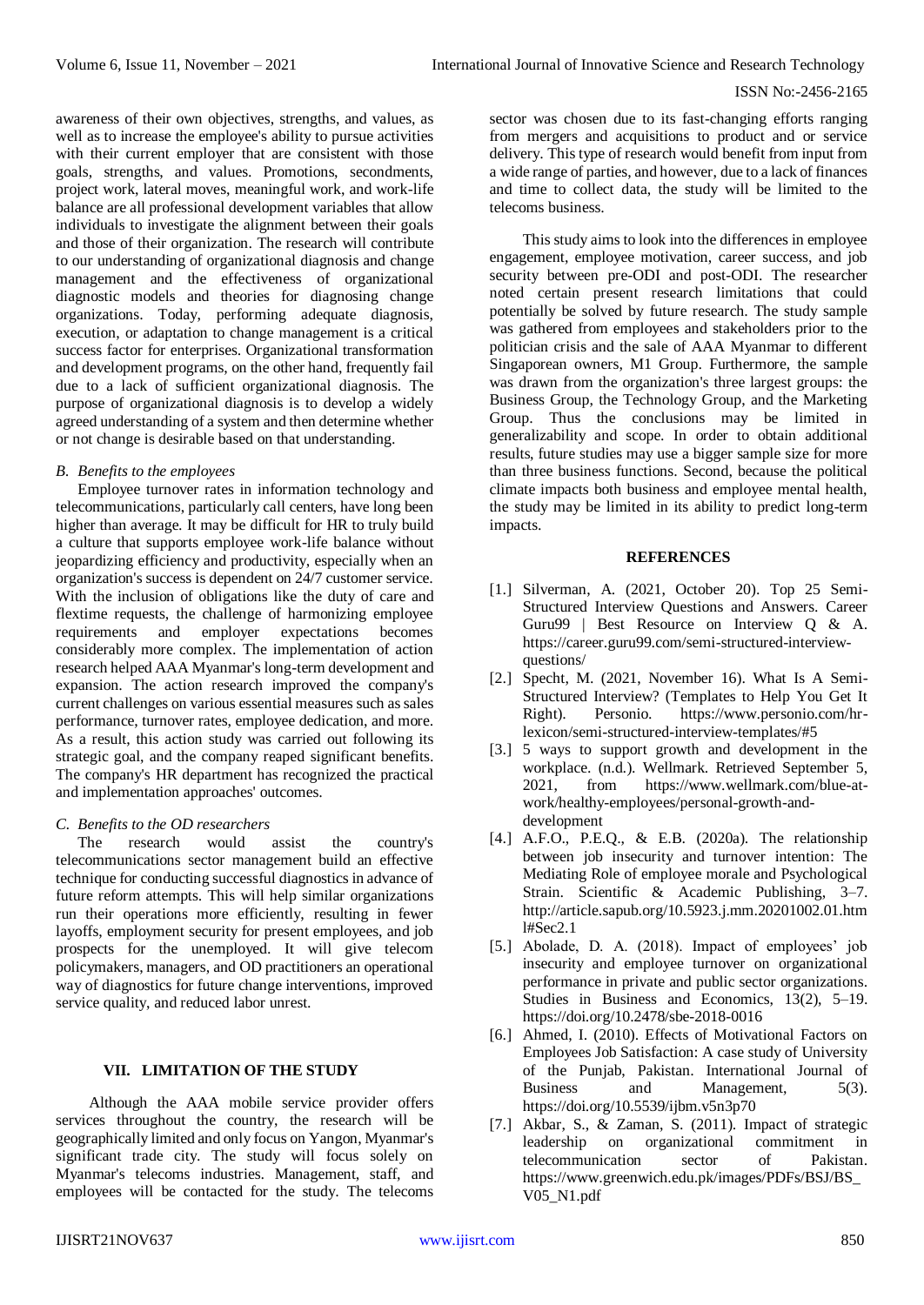- [8.] Allen, L. A. (1958). Management and organization: Louis A. Allen. (Book, 1958) [WorldCat.org].WorldCat. https://www.worldcat.org/title/management-andorganization-louis-a-allen/oclc/861445194
- [9.] Arijanto, A., Marlita, D., Suroso, A., & Purnomo, R. (2019). How is the effect of job insecurity, work stress, and the work environment on turnover intention? Advances in Economics, Business and Management Research, 120.
- [10.] Arijanto, A., Marlita, D., Suroso, A., & Purnomo, R. (2020). How is the Effect of Job Insecurity, Work Stress, and the Work Environment on Turnover Intention: A Case Study at the Company of Supplier Security System in Indonesia. Paper presented at the 4th International Conference on Management, Economics and Business (ICMEB 2019).
- [11.] Armstrong, M. (2006). A handbook of human resource management practice (10th ed.). Kogan Page Publishing.
- [12.] Armstrong, M. (2009). Armstrong´s handbook of human resource management practice.
- [13.] Arshad, P. M. A. '. P. (2016, May). Linking career development practices to turnover intention the mediating role of perceived organizational support. https://www.researchgate.net/publication/303249748
- [14.] Arti, C, Mita, M, Akanksha, M. and Vashwee, K. (2016). Employee Engagement: A Review Paper on Factors Affecting Employee Engagement. Indian Journal of Science and Technology, 9(15), pp. 1-6. Available at a state of  $\alpha$  at a state at a state of  $\alpha$  at a state of  $\alpha$  at a state of  $\alpha$  at a state of  $\alpha$  at a state of  $\alpha$  at a state of  $\alpha$  at a state of  $\alpha$  at a state of  $\alpha$  at a state of  $\alpha$  at a state www.indjst.org/index.php/indjst/article/download/921 45/68962 [Accessed on 10th November 2018].
- [15.] Ashford, S. J., Lee, C., & Bobko, P. (1989). Content, Cause, and Consequences of Job Insecurity: A Theory-Based Measure and Substantive Test. Academy of Management Journal, 32(4), 803–829. https://doi.org/10.5465/256569
- [16.] Ashworth, P. D. (2005). Research Designs in Social Science Module. Sheffield Hallam University, UK.
- [17.] Austin, O. & Taiwoo, O. (2014). Relevance of Skinner's Theory of Reinforcement on Effective School Evaluation and Management. European Journal of Psychological Studies. Vol.(4), № 4. ISSN: 2312-0363. [Online]. Available at <http://ejournal12.com/journals\_n/1421062148.pdf>. [Accessed on 20th November 2018].
- [18.] Bean, S. (2015, November 19). Stalled career progression could prompt rise in employee turnover. Insight. https://workplaceinsight.net/stalled-careerprogression-could-prompt-rise-in-employee-turnover/
- [19.] Belete, A. K. (2018). Turnover Intention Influencing Factors of Employees: An Empirical Work Review. Journal of Entrepreneurship & Organization Management. Published. https://doi.org/10.4172/2169- 026X.1000253
- [20.] Bloisi, W., Cook, C. W., & Hunsaker, P. L. (2003). Management and organizational behavior. McGraw-Hill Education.
- [21.] Bruin, J. (2006). What does Cronbach's alpha mean? | SPSS FAQ. UCLA: Statistical Consulting Group.

https://stats.idre.ucla.edu/spss/faq/what-doescronbachs-alpha-mean/

- [22.] Chong Na, B. (2015). How To Improve Employee Engagement? | Aon Hewitt Singapore | Aon Hewitt APAC. Aon Empower Results. https://www.asia.aonhumancapital.com/home/insightsat-work/improve-employee-engagement
- [23.] Çınar, O., Karcıoğlu, F., & Aslan, İ. (2014). The relationships among organizational cynicism, job insecurity and turnover intention: A survey study in Erzurum/Turkey. Procedia-Social and Behavioral Sciences, 150, 429-437.
- [24.] Coghlan, D., & Brannick, T. (2014). Doing Action Research in your own organization. SAGE. https://us.sagepub.com/sites/default/files/upmassets/62944\_book\_item\_62944.pdf
- [25.] Cooperrider, D. L., & Srivastva, S. (2013). A Contemporary Commentary on Appreciative Inquiry in Organizational Life. Organizational Generativity: The Appreciative Inquiry Summit and a Scholarship of Transformation, 3–67. https://doi.org/10.1108/s1475- 9152(2013)0000004001
- [26.] (2014, December 24). Definitions and Theories of Organization. Your Article Library. https://www.yourarticlelibrary.com/organization/defini tions-and-theories-of-organization/44937
- [27.] Das, S. (2003, March). Vacant or engaged? Employee benefits.
- [28.] De Rosbo, S. (2020). China Telecoms, Mobile and Broadband - Statistics and Analyses - BuddeComm. Paul Budde Communication Pty. Ltd. https://www.budde.com.au/Research/China-Telecoms-Mobile-and-Broadband-Statistics-and-Analyses
- [29.] Deans, D. (2017). Why global mobile markets revenue will reach \$1.67 trillion this year. Telecoms. https://www.telecomstechnews.com/news/2017/mar/02 /global-mobile-markets-revenue-will-reach-167 trillion/
- [30.] Hewitt, A. (2015, January). Aon Hewitt's Model of Employee Engagement.
- [31.] Hicks‐Clarke, D., & Iles, P. (2000). Climate for diversity and its effects on career and organisational attitudes and perceptions. Personnel Review, 29(3), 324–345. https://doi.org/10.1108/00483480010324689
- [32.] Hohmann, C. (2021, February 1). Aon Hewitt's employee engagement model. Chris HOHMANN. https://hohmannchris.wordpress.com/2014/08/02/aonhewitts-employee-engagement-model/
- [33.] Holtom, B. C., Mitchell, T. R., Lee, T. W., & Eberly, M. B. (2008). 5 Turnover and Retention Research: A Glance at the Past, a Closer Review of the Present, and a Venture into the Future. Academy of Management Annals, 2(1), 231–274. https://doi.org/10.5465/19416520802211552
- [34.] https://www.wellmark.com/blue-at-work/healthyemployees/personal-growth-and-development
- [35.] Hur, H., & Perry, J. L. (2014). The relationship between job security and work attitudes: A meta-analysis examining competing theoretical models.